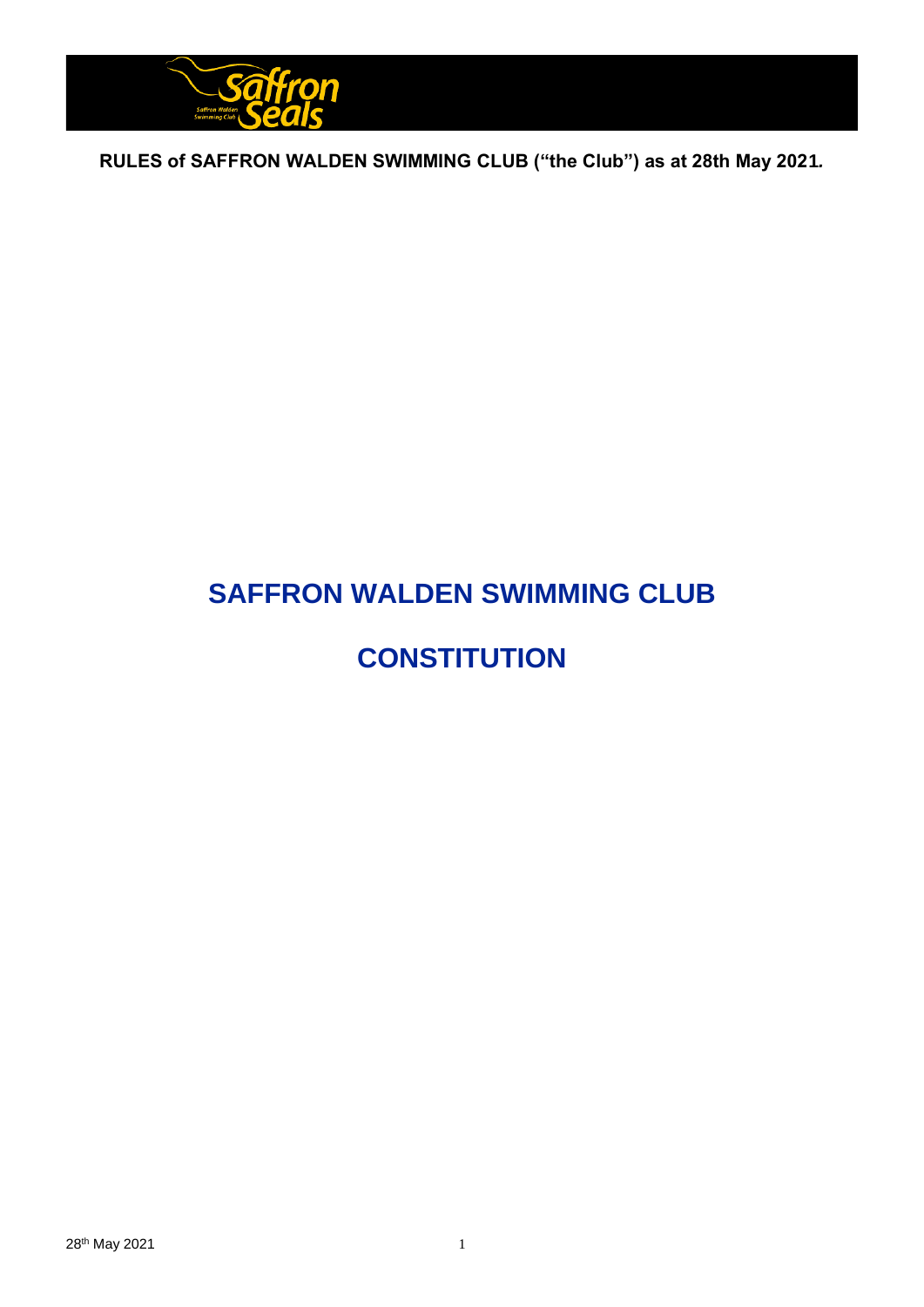

## **1. Name**

1.1 The name of the Club shall be Saffron Walden Swimming Club

## **2. Objects**

- 2.1 The objects of the Club shall be the coaching, teaching; development and practice of swimming, for its members and shall, where appropriate, be to compete. In the furtherance of these objects:
	- 2.1.1 The Club is committed to treating everyone equally within the context of its activity and with due respect to the differences of individuals. It shall not apply nor endorse unlawful or unjustified discrimination, and shall act in compliance with the protections afforded by the Equality Act 2010.
	- 2.1.2 The Club shall implement the Swim England Equality Policy (as may be amended from time to time).
- 2.2 The Club shall be affiliated to Swim England East Region, and shall adopt and conform to the rules of Swim England East Region, and to such other bodies as the Club may determine from time to time.
- 2.3 The business and affairs of the Club shall at all times be conducted in accordance with the Articles, Regulations and Technical Rules of Swim England ("Swim England Regulations") and in particular:
	- 2.3.1 all competing members shall be eligible competitors as defined in Swim England Regulations; and
	- 2.3.2 the Club shall in accordance with Swim England Regulations adopt Swim England's Child Safeguarding Policy and Procedures ("Wavepower"); and shall recognise that the welfare of children is everyone's responsibility and that all children and young people have a right to have fun, be safe and be protected from harm.
	- 2.3.3 members of the Club shall in accordance with Swim England Regulations comply with Wavepower.
- 2.4 By virtue of the affiliation of the Club to Swim England East Region, the Club and all members of the Club acknowledge that they are subject to the regulations, rules and constitutions of:
	- 2.4.1 Swim England East Region; and
	- 2.4.2 Swim England (to include the Code of Ethics); and
	- 2.4.3 British Swimming (in particular its Anti-Doping Rules and Judicial Code); and
	- 2.4.4 FINA, the world governing body for the sport of swimming in all its disciplines (together "the Governing Body Rules").
- 2.5 In the event that there shall be any conflict between any rule or by-law of the Club and any of the Governing Body Rules then the relevant Governing Body Rule shall prevail.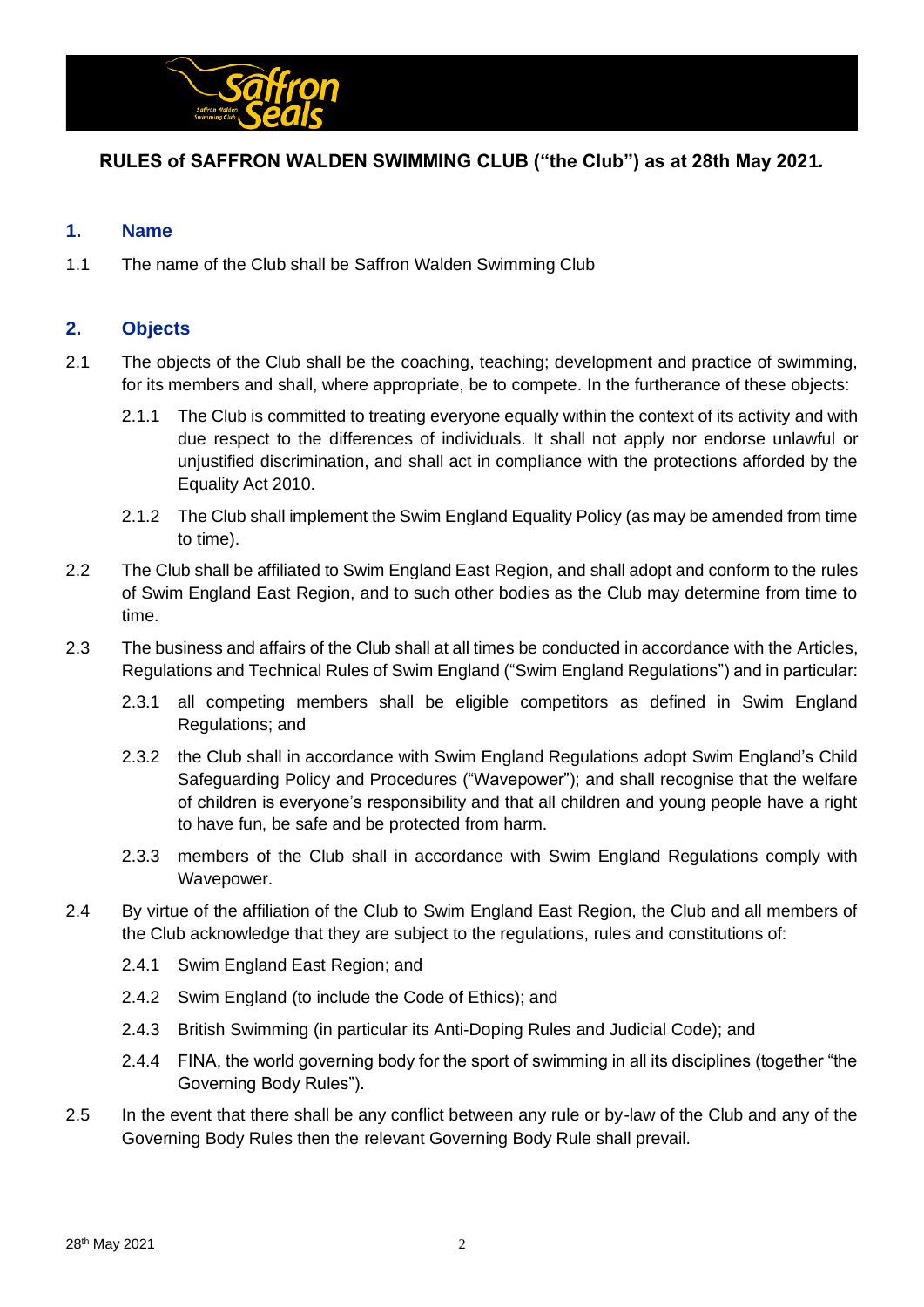

#### **3. Membership**

3.1 The total membership of the Club shall not normally be limited. If however the Committee considers that there is a good reason to impose any limit from time to time then the Committee shall put forward appropriate proposals for consideration at a General Meeting of the Club.

The members shall have the right to impose (and remove) from time to time any limits on total membership (or any category of membership) of the Club.

- 3.2 All persons who assist in any way with the Club's activities shall become members of the Club and hence of Swim England and the relevant Swim England membership fee shall be paid. Assisting with the Club's activities shall include, but not be restricted to, administrators, associate members, voluntary instructors, teachers and coaches, Committee members, helpers, Honorary members, life members, Officers, patrons, Presidents, technical and non-technical officials, temporary members, Vice Presidents and verifiers or tutors of Swim England's educational certificates.
- 3.3 Paid instructors, teachers and coaches who are not members of the Club must be members of a body which accepts that its members are bound by Swim England's Code of Ethics, Swim England Regulations relating to Wavepower, those parts of the Judicial Regulations and procedures necessary for their implementation and whilst engaged in activities under the jurisdiction of Swim England shall be subject to all the constraints and privileges of the Judicial Regulations.
- 3.4 Any person who wishes to become a member of the Club must submit a signed application to the Secretary (and in the case of a junior swimmer the application must be signed by the swimmer's parent or guardian). Election to membership shall be determined by the Membership Officer but other person(s) authorised by the Committee may make recommendation as to the applicant's acceptability.

The Membership Officer shall be required to give reasons for the refusal of any application for membership. Any person refused membership may seek a review of this decision before a Review Panel appointed by the Committee ("Review Panel") comprised of not less than three members (who may or may not be members of the Committee). The Review Panel shall wherever practicable include one independent member nominated by Swim England East Region. The person refused membership shall be entitled to make representations to the Review Panel. The procedures for review shall be at the discretion of the Review Panel whose decision shall be final and binding.

- 3.5 In its consideration of applications for membership, the Club shall not act in a discriminatory manner and in particular, shall adhere to the Equality Act 2010 (as may be amended). Accordingly, (unless the Club chooses to restrict its membership to only people who share the same Protected Characteristic) the Club shall not refuse membership on the basis of a Protected Characteristic within the Equality Act 2010, such as disability; gender or gender identity; pregnancy; race; religion or belief; or sexual orientation. Neither may refusal be made on the grounds of political persuasion.
- 3.6 The Club may refuse membership only for good and sufficient cause, such as conduct or character likely to bring the Club or the sport into disrepute, or, in the case of a swimmer, being unable to achieve the entry standards as laid down and provided by the Club to the applicant for membership.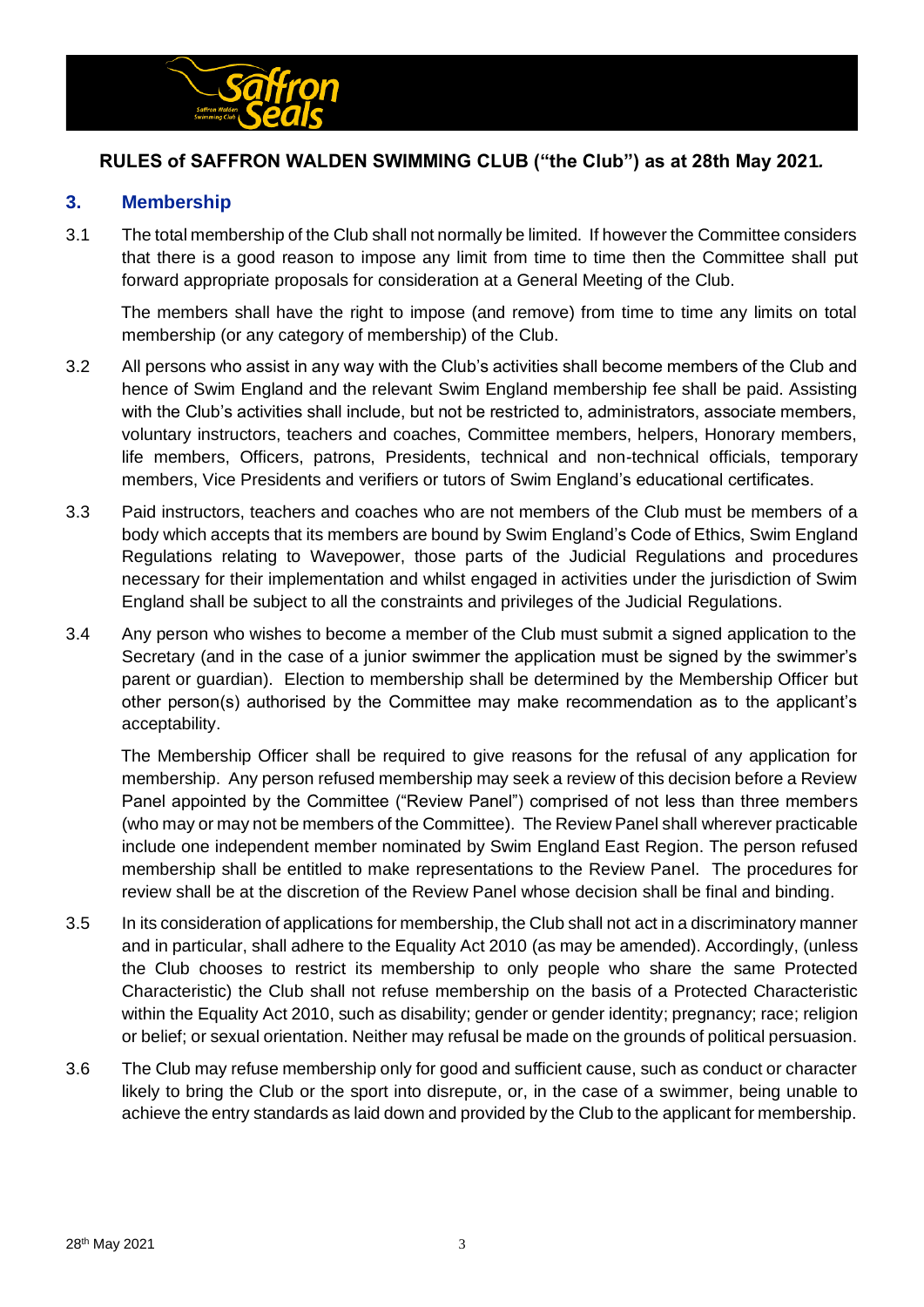

## **4. Subscription and Other Fees**

- 4.1 The annual members' subscription and coaching and squad fees (as applicable) shall be determined from time to time by the Committee and the Committee shall in so doing make special provision for different classes of membership as it shall determine.
- 4.2 The annual subscription and entrance fee (if any) shall be due on joining the Club and thereafter on the 1<sup>st</sup> day of January each year. Squad fees are due monthly at a date agreed with the Treasurer.
- 4.3 Any member whose annual subscription or squad fee is unpaid by the date falling 30 days after the due date for payment may be suspended by the Committee from some or all Club activities from a date to be determined by the Committee and until such payment is made.
- 4.4 The Committee shall, from time to time, have the power to determine the annual membership subscription and other fees, including squad fees. This shall include the power to make such increase in the subscription as shall, where the Club pays the individual Swim England membership fees to Swim England on behalf of members, be consequential upon an increase in individual Swim England membership fees. Any increase in subscriptions shall be advised to the members in writing with the reasons for any increase to be reported to the members at the next Annual General Meeting.
- 4.5 The Executive Officers (or the Committee) shall have the power in special circumstances to remit the whole or part of the fees, including the Swim England membership fees, to address issues of social inclusion.

#### **5. Resignation**

- 5.1 A member wishing to resign membership of the Club must give to the Secretary written notice of his/her resignation. A member's resignation shall only take effect when this (Rule 5.1) has been complied with.
- 5.2 The member who resigns from the Club in accordance with Rule 5.1 above shall not be entitled to have any part of the annual membership fee or any other fees returned.
- 5.3 Notwithstanding the provisions of Rule 5.1 above a member whose subscription is more than three months in arrears shall be deemed to have resigned unless arrangements have been made with the member and agreed by the Treasurer. Where the membership of a member shall be terminated in this way he/she shall be informed in writing that he/she is no longer a member by notice handed to him/her or sent by post to his/her last known address.
- 5.4 The Swim England Membership Department shall be informed should a member resign when still owing money or goods to the Club.

## **6. Expulsion and Other Disciplinary Action**

- 6.1 The Committee shall have power to expel a member when, in its opinion, it would not be in the interests of the Club for the individual to remain a member. The Club in exercising this power shall comply with the provisions of Rules 6.3 and 6.4 below.
- 6.2 Upon expulsion the former member shall not be entitled to have any part of the annual membership fee refunded and must return any Club or external body's trophy or trophies held forthwith. Clubs in exercising this power are required to comply with the provision of Rules 6.3 and 6.4 below.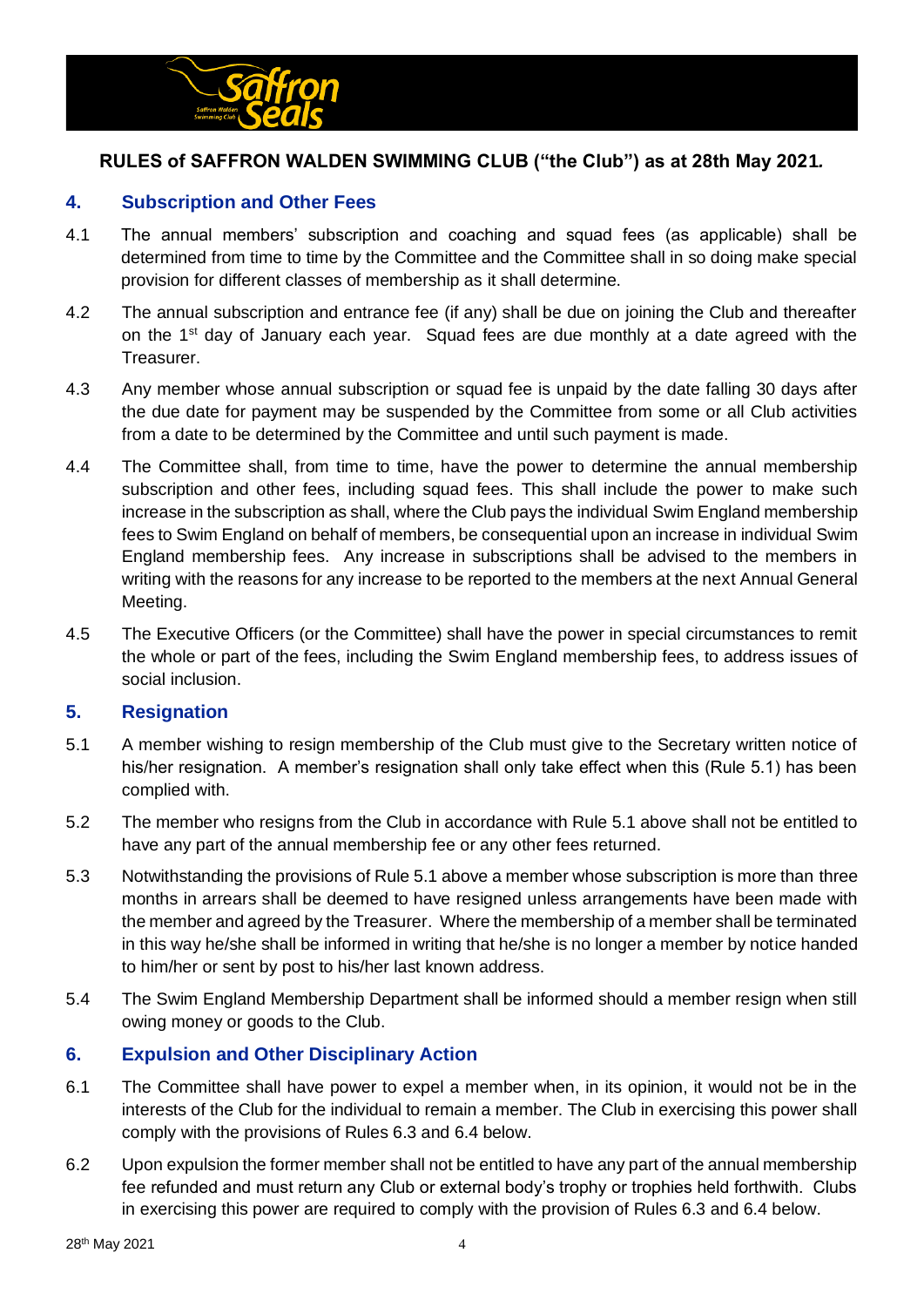

- 6.3 The Club shall comply with the relevant Judicial Regulations for handling Internal Club Disputes Procedures ("the Procedures") as the same may be revised from time to time. (A copy of the Procedures may be obtained from the Swim England website, Swim England Handbook or from the Office of Judicial Administration).
- 6.4 A member may not be expelled or (subject to Rule 6.5 below) be made the subject of any other penalty unless the panel hearing the complaint shall by a two-thirds majority vote in favour of the expulsion of (or other penalty imposed upon) the member.
- 6.5 The Officers of the Club (or any person to whom the Committee shall delegate this power) may temporarily suspend or exclude a member from particular training sessions and/or wider club activities, when in their opinion, such action is in the interests of the Club. Where such action is taken the incident or matter will thereafter be dealt with in accordance with the appropriate Judicial Regulations.

#### **7. Committee**

- 7.1 The Committee shall consist of the Chairman, Secretary, Treasurer (together "the Executive Officers of the Club") and up to four elected members all of whom must be members of the Club. All Committee members must be not less than 18 years of age though the Committee may allow younger member(s) to attend their meetings without power to vote.
- 7.2 The Committee shall appoint a member of the Club as Welfare Officer who must be not less than 18 years of age, who should have an appropriate background and who is required to undertake appropriate training in accordance with Wavepower. The Welfare Officer will have a right to attend Committee meetings without a power to vote.
- 7.3 The Executive Officers and Committee members shall be proposed seconded and elected at the Annual General Meeting each year and shall remain in office until their successors are elected at the next Annual General Meeting or at a Special General Meeting and will take office when the Chairman has closed the meeting. Any vacancy occurring by resignation or otherwise may be filled by the Committee. Retiring Executive Officers and members of the Committee shall be eligible for re-election.
- 7.4 Committee meetings shall be held not less than quarterly (save where the Committee itself shall by a simple majority resolve not to meet), and the quorum of that meeting shall be such number as shall represent not less than a simple majority of the Committee members (to include not less than one Executive Officer). The Chairman and the Secretary shall have discretion to call further meetings of the Committee if they consider it to be in the interests of the Club. The Secretary shall give all the members of the Committee not less than two days notice of a meeting. Decisions of the Committee shall be made by a simple majority (and in the event of equality of votes the Chairman (or the acting Chairman of that meeting) shall have a casting or additional vote.) The Secretary, or in his/her absence a member of the Committee, shall take minutes.
- 7.5 In the event that a quorum is not present within 30 minutes of the published start time, a meeting shall stand adjourned to the time and date falling seven days after the date of the meeting, or such other date and time as may be determined by the Chairman. If a quorum is not present at the adjourned meeting then those Committee members attending may act for the purpose of calling a Special General Meeting of the members, to which the provisions as to minimum notice contained in Rule 11.1 shall not apply.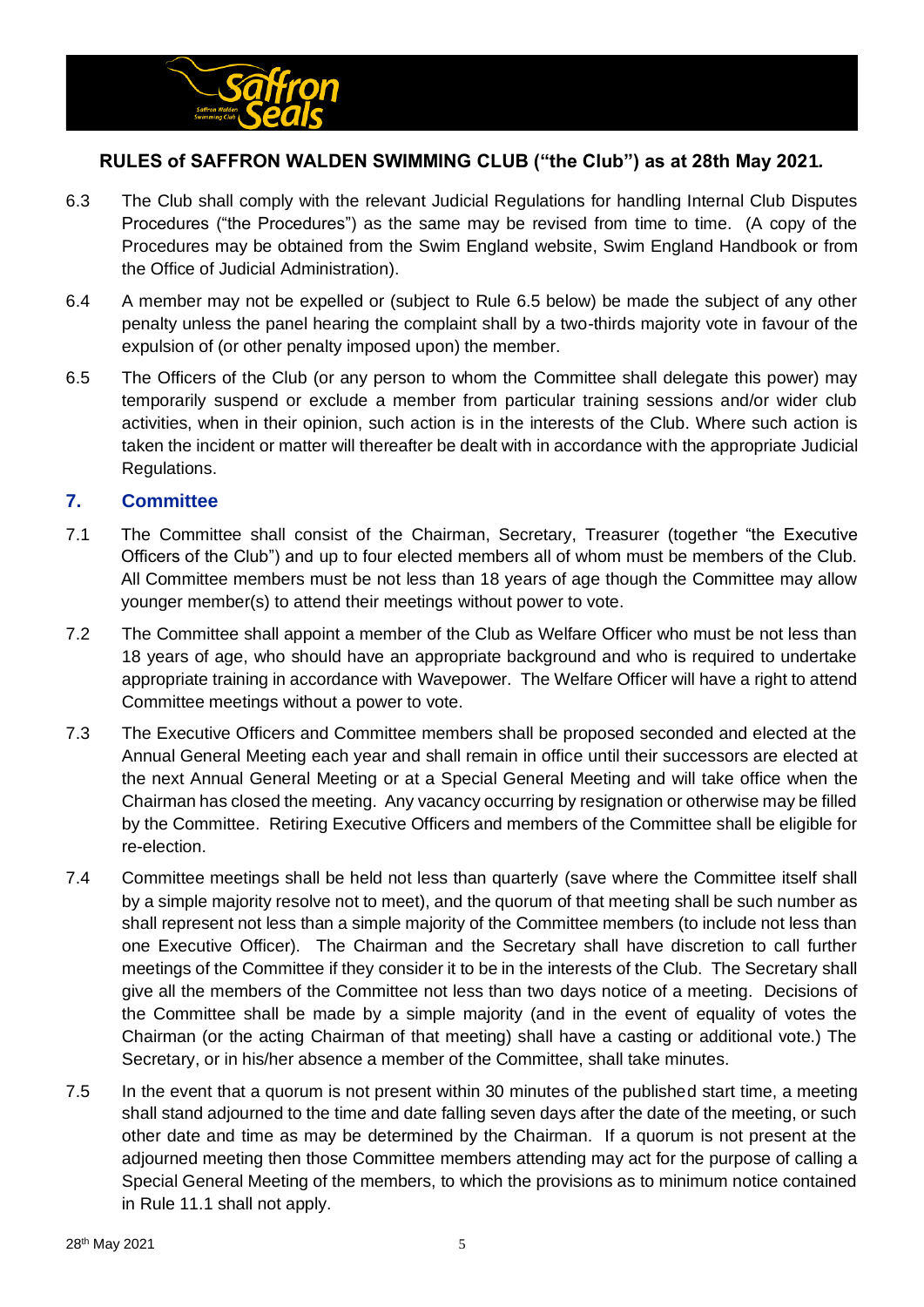

- 7.6 In addition to the members so elected the Committee may co-opt up to two further members of the Club who shall serve until the next Annual General Meeting. Co-opted members shall be entitled to vote at the meetings of the Committee and shall not be counted in establishing whether a quorum is present.
- 7.7 The Committee may from time to time appoint from among their number such sub-committees as they may consider necessary (and to remove (in whole or in part) or vary the terms of reference of such sub-committees) and may delegate to them such of the powers and duties of the Committee as the Committee may determine. All sub-committees shall periodically report their proceedings to the Committee and shall conduct their business in accordance with the directions of the Committee.
- 7.8 The Committee shall be responsible for the management of the Club and shall have the sole right of appointing and determining the terms and conditions of service of employees of the Club. The Committee shall have power to enter into contracts for the purposes of the Club on behalf of all the members of the Club. The Committee shall be responsible for ensuring that the Accounts of the Club for each financial year be examined by an independent examiner to be appointed by the members in General Meeting.
- 7.9 The members of the Committee shall be entitled to an indemnity out of the assets of the Club for all expenses and other liabilities properly incurred by them in the management of the affairs of the Club*.*
- 7.10 The Committee shall maintain an Accident Book in which all accidents to Club members at swimming related activities shall be recorded. Details of such accidents shall be reported to the insurers in accordance with the Accident/Incident Notification guidelines. The Club shall make an annual return to the Swim England Membership Department indicating whether or not an entry has been made in the prescribed online form.
- 7.11 The Committee shall have power to make regulations, create by-laws (see Rule 13.1) and to settle disputed points not otherwise provided for in this Constitution.

## **8. Ceremonial Positions and Honorary Members/Life Members**

- 8.1 The Annual General Meeting of the Club, if it thinks fit, may elect a President and Vice-Presidents. A President or Vice-President need not be a member of the Club on election but shall, *ex officio,*  be an honorary member of the Club and must be included in the Club's Annual Return of Members to Swim England.
- 8.2 The Committee may elect any person as an honorary member of the Club for such period as it thinks fit, or as a Life Member, and they shall be entitled to all the privileges of membership except that they shall not be entitled to vote at meetings and serve as Officers or on the Committee unless any such person shall have retained in addition their ordinary membership of the Club. Such honorary members and Life Members must be included in the Club's annual return as to membership.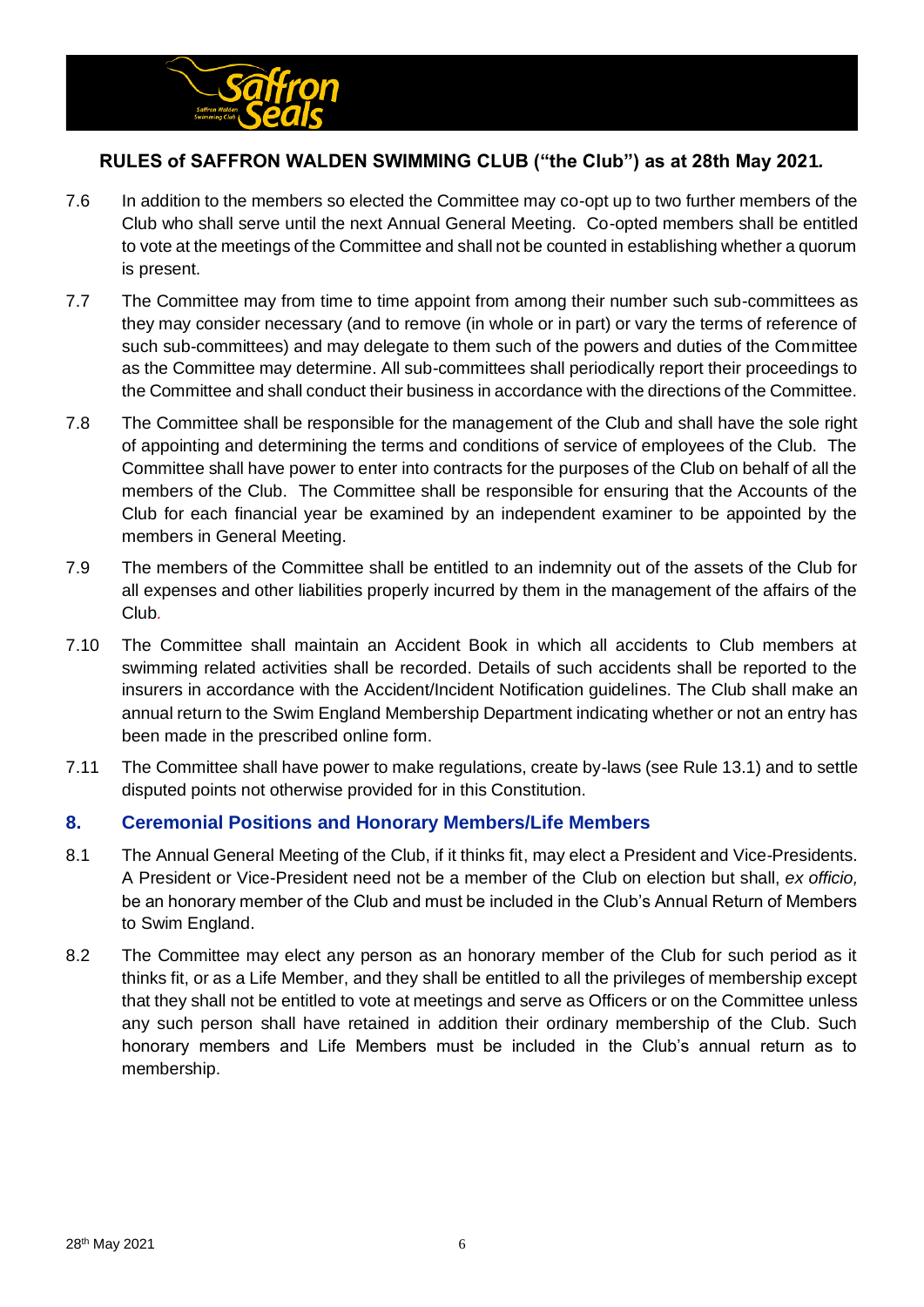

- 8.3 Once created by the Committee, honorary and/or Life membership categories may only be removed (notwithstanding that persons may hold these categories of membership) at an Annual General Meeting of the Club, when it shall be properly proposed in accordance with these Rules.
- 8.4 A minimum of 21 days in advance of the Annual General Meeting, the Committee shall write to all holders of honorary and/or Life membership effected by the above proposal drawing the proposal to his/her/their attention and inviting him/her/them to attend the Annual General Meeting.
- 8.5 Where the effected holder or holders of the honorary and/or Life membership do not attend or are unable to attend the Annual General Meeting, the Chairman may allow the matter (in so far as it relates to the absent person(s)) to proceed directly to vote, which shall be by show of hands.

#### **9. Annual General Meeting**

- 9.1 The Annual General Meeting of the Club shall be held each year on a date that shall not be more than seventeen months nor less than six months since the last Annual General Meeting. The date, time and venue for the Annual General Meeting shall be fixed by the Committee.
- 9.2 The purpose of the Annual General Meeting is to transact the following business:
	- 9.2.1 to receive the Chairman's report of the activities of the Club during the previous year;
	- 9.2.2 to receive and consider the accounts of the Club for the previous year and the report on the accounts of the independent examiner and the Treasurer's report as to the financial position of the Club;
	- 9.2.3 to remove and elect the independent examiner (who must not be a member of the Committee or a member of the family of a member of the Committee) or confirm that he/she remain in office;
	- 9.2.4 to elect the Executive Officers and other members of the Committee;
	- 9.2.5 to decide on the dissolution of existing honorary and/or Life membership categories;
	- 9.2.6 to decide on any resolution which may be duly submitted in accordance with Rule 9.3.
- 9.3 Nominations for election of members to any office or for membership of the Committee shall be made in writing by the proposer and seconder to the Secretary not later than eighteen days prior to the Annual General Meeting. The nominee shall be required to indicate in writing on the nomination form his/her willingness to stand for election. Notice of any resolution proposed to be moved at the Annual General Meeting shall be given in writing to the Secretary not later than seven days prior to the Annual General Meeting.

## **10. Special General Meeting**

10.1 A Special General Meeting may be called at any time by the Committee. A Special General Meeting shall be called by the Club within 28 days of receipt by the Secretary of a requisition in writing signed by not less than seven members entitled to attend and vote at a General Meeting or, if greater, such number as represents one-tenth in number of such members, stating the purposes for which the meeting is required and the resolutions proposed.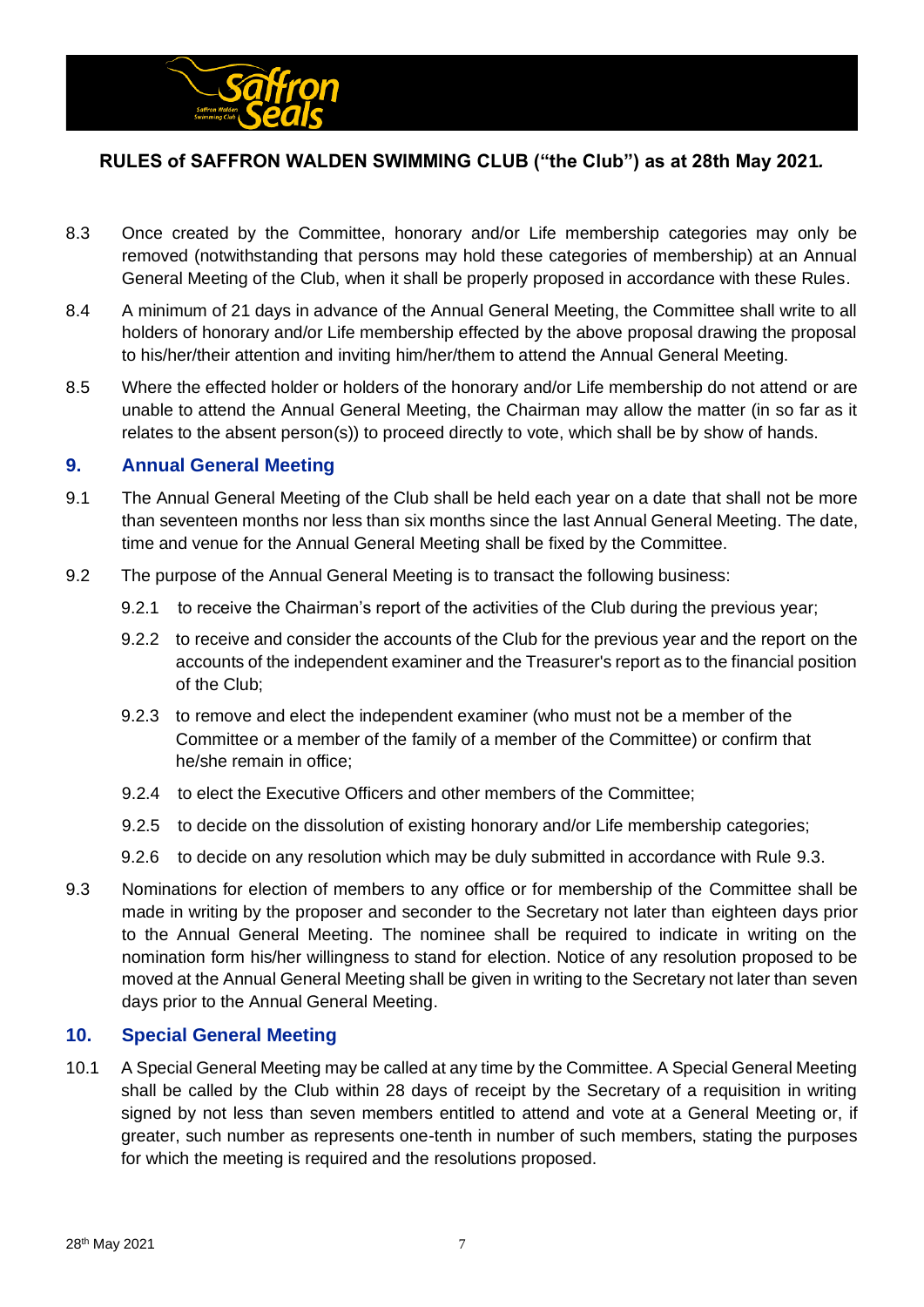

## **11. Procedure at the Annual and Special General Meetings**

- 11.1 The Secretary shall personally be responsible for the handing out or sending to each member at his/her last known address a written agenda giving notice of the date, time and place of the General Meeting together with the resolutions to be proposed there at least fourteen days before the meeting and in the case of the Annual General Meeting a list of the nominees for the Committee posts and a copy of the examined accounts. The Secretary may, alternatively, with the agreement of member(s) concerned distribute these materials by e-mail or similar form of communication. The Notice of Meeting shall in addition wherever possible be displayed on the Club Notice Board where one exists.
- 11.2 The quorum for the Annual and Special General Meetings shall be seven members entitled to attend and vote at the Meeting or, if greater, such number as represents one-tenth in number of such members.
- 11.3 The Chairman, or in the Chairman's absence a member appointed by the Committee, shall take the chair. Each member present shall have one vote and resolutions shall be passed by a simple majority. For the procedures for submitting resolutions to be considered at a General Meeting members are referred to Rule 9.3. In the event of an equality of votes the Chairman shall have a casting or additional vote.

Only paid up members who have reached their  $16<sup>th</sup>$  birthday shall be entitled to be heard and to vote on all matters. (Members who have not reached their  $16<sup>th</sup>$  birthday shall be entitled to be heard and vote only on those matters determined by the Chairman as matters concerning juniors, such as the election of club captains.)

- 11.4 The Secretary, or in his/her absence a member of the Committee, shall take minutes at the Annual and Special General Meetings.
- 11.5 The Chairman shall at all General Meetings have unlimited authority upon every question of order and shall be, for the purpose of such meeting, the sole interpreter of the Rules of the Club.

#### **12. Alteration of the Rules and Other Resolutions**

- 12.1 The Rules may be altered by resolution at an Annual or Special General Meeting provided that the resolution is carried by a majority of at least (two-thirds) of members present and entitled to vote at the General Meeting. No amendment(s) to the Rules shall become effective until such amendment(s) shall have been submitted to and validated by such person as is authorised to do so by Swim England East Region.
- 12.2 Any member shall be entitled to put any proposal for consideration at any General Meeting provided the proposal in writing shall have been handed to or posted to the Secretary of the Club so as to be received by him/her not later than eighteen days before the date of the meeting in the case of the Annual General Meeting or, in the case of a Special General Meeting, eighteen days before the date of the meeting and thereafter the Secretary shall supply a copy of the proposal or resolution to the members in the manner provided in Rule 11.1.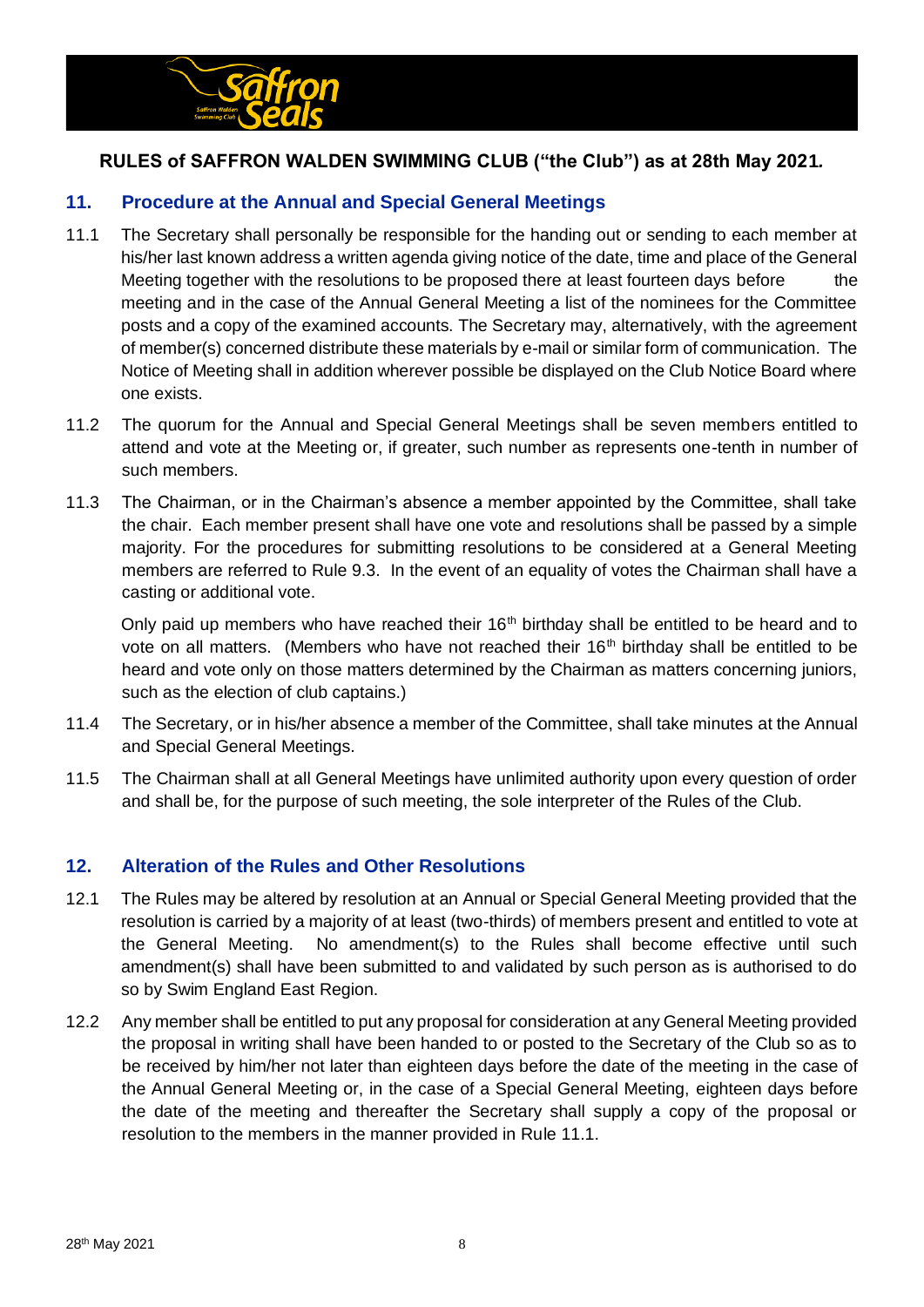

## **13. By-Laws**

13.1 The Committee shall have power to make, repeal and amend such by-laws as they may from time to time consider necessary for the well being of the Club which by-laws, repeals and amendments shall have effect until set aside by the Committee or at a General Meeting.

#### **14. Finance**

- 14.1 All moneys payable to the Club shall be received by the Treasurer and deposited in a bank account in the name of the Club. No sum in excess of the amount agreed by the Committee shall be drawn from that account except by cheque or bank transfer signed by two of the three signatories (on the Bank Mandate) who shall be the Chairman, Secretary and Treasurer. Any monies not required for immediate use may be invested as the Committee in its discretion think fit.
- 14.2 If the Committee decides to operate all or part of its financial matters on Internet banking it shall first discuss the process with the relevant bank and as a minimum shall make provision, in conjunction with the bank, to ensure that the controls referred to in Rule 14.1 can be adhered to.
- 14.3 The income and property of the Club shall be applied only in furtherance of the objects of the Club and no part thereof shall be paid by way of bonus, dividend or profit to any members of the Club, (save as set out in Rule 17.3.).
- 14.4 The Committee shall have power to authorise the payment of remuneration and expenses to any Officer, member or employee of the Club and to any other person or persons for services rendered to the Club.
- 14.5 The financial transactions of the Club shall be recorded by the Treasurer in such manner as the Committee thinks fit.
- 14.6 The financial year of the Club shall be the period commencing on 1<sup>st</sup> January and ending 31<sup>st</sup> December. Any change to the financial year shall require the approval of the members in a General Meeting.
- 14.7 The Committee shall retain all financial records relating to the club and copies of Minutes of all meetings for a minimum period of six years.

## **15. Borrowing**

- 15.1 The Committee may borrow money on behalf of the Club for the purposes of the Club from time to time at their own discretion up to such limits on borrowing as may be laid down from time to time by the General Meeting for the general upkeep of the Club or with the (prior) approval of a General Meeting for any other expenditure, additions or improvements.
- 15.2 When so borrowing the Committee shall have power to raise in any way any sum or sums of money and to raise and secure the repayment of any sums or sums of money in such manner or on such terms and conditions as it thinks fit, and in particular by mortgage of or charge upon or by the issues of debentures charged upon all or any part of the property of the Club.
- 15.3 The Committee shall have no power to pledge the personal liability of any member of the Club for the repayment of any sums so borrowed.